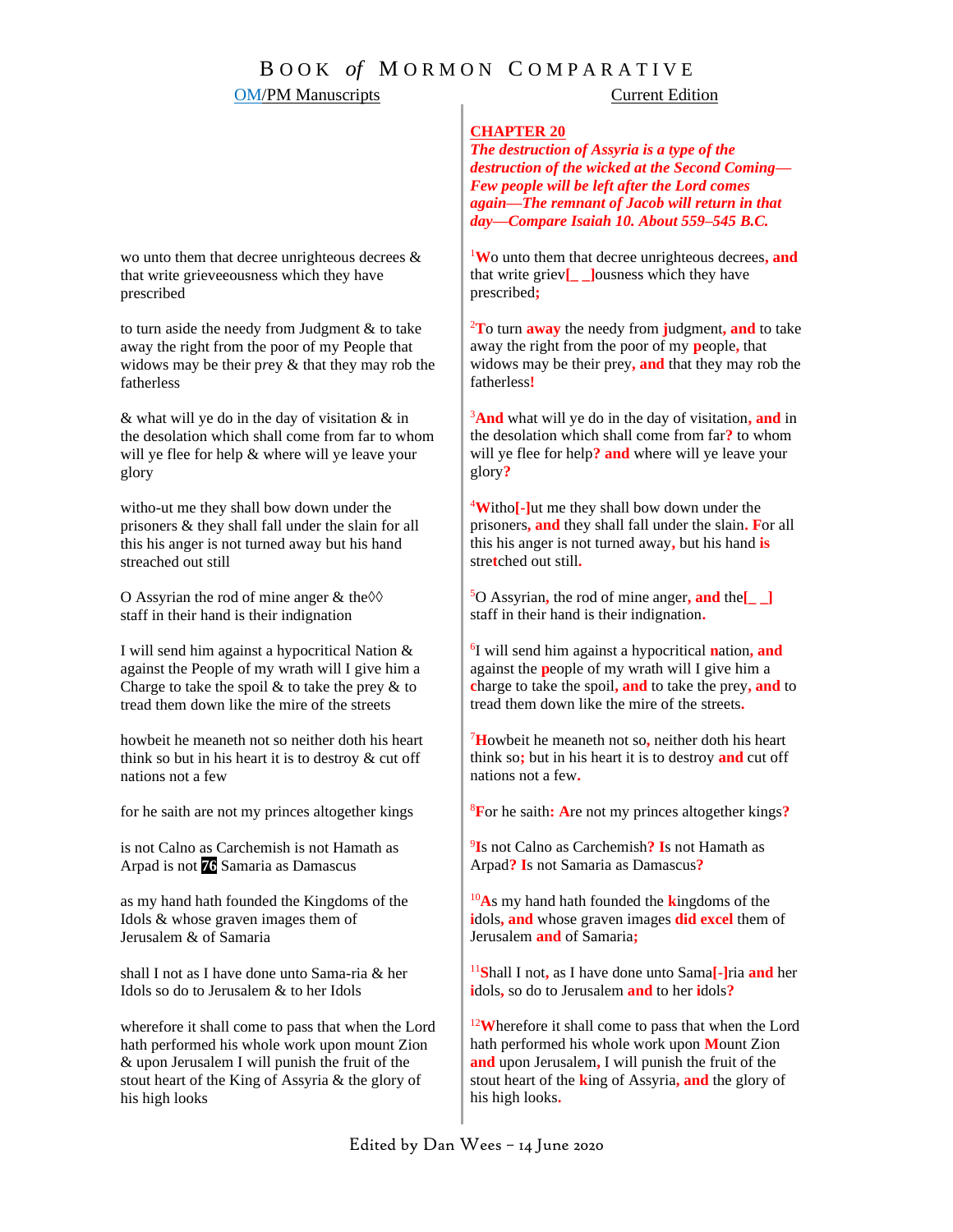# B O O K *of* M O R M O N C O M P A R A T I V E

### OM/PM Manuscripts Current Edition

for he saith by the strength of my hand  $&$  by my wisdom I have done th-ese things for I am prudent & I have moved the borders of the People & have robed their treasures & I have put down the inhabitants like a valiant man

& my hand hath found as a nest the riches of the People & as one gathereth eggs that are left have I gathered all the earth & there was none that moved the wing or opened the mo-uth or peeped

shall the Axe boast itse*l*f against him that heweth therewith sha-ll the saw magnify itself against him that shaketh it as if the rod should shake itse-lf against them that lift it up or as if the staff should lift up itself as if it were no wood

therefore shall the Lord the Lord of hosts send among his fat ones leanness & under his glory he shall kindle a burning like the burning of a fire

& the light of Israel shall be for a fire & his holy one for a flame & shall burn & shall devour his thor*n*s & his bri*a*rs in one day

& shall consume the glory of his forest & of his fruit-ful field both Soul & body & they shall be as when a standard bearer feinteth

& the rest of the trees of his forest shall be few that a child may write them

& it shall come to pass in that day that the remnant of Israel & such as are escaped of the house of Jacob shall no more again stay upon him that smote them but shall stay upon the Lord the holy one of Israel in truth

the remnant shall return yea even the rem-nant of Jacob unto the mighty God

for though thy People Israel be as the sand of the Sea  $\psi$ (yet)et a remnant of them shall return the consumption decreed shall overflow with righteous-ness

for the Lord God of hosts shall make a consumption even determined in all the land

therefore thus saith the Lord God of hosts O my People that dwellest in Zion be not afraid of the Assyrian he shall smite thee with a rod & shall lift up his staff against thee after the manner of Egypt

<sup>13</sup>**F**or he saith**: B**y the strength of my hand **and** by my wisdom I have done th**[-]**ese things**;** for I am prudent**; and** I have moved the borders of the **p**eople**, and** have rob**b**ed their treasures**, and** I have put down the inhabitants like a valiant man**;** 

<sup>14</sup>And my hand hath found as a nest the riches of the **p**eople**; and** as one gathereth eggs that are left have I gathered all the earth**; and** there was none that moved the wing**,** or opened the mo**[-]**uth**,** or peeped**.**

<sup>15</sup>**S**hall the **a**x**[\_]** boast itself against him that heweth therewith**? S**ha**[-]**ll the saw magnify itself against him that shaketh it**? A**s if the rod should shake itse**[-]**lf against them that lift it up**,** or as if the staff should lift up itself as if it were no wood**!**

<sup>16</sup>**T**herefore shall the Lord**,** the Lord of **H**osts**,** send among his fat ones**,** leanness**; and** under his glory he shall kindle a burning like the burning of a fire**.**

<sup>17</sup>**And** the light of Israel shall be for a fire**, and** his **H**oly **O**ne for a flame**, and** shall burn **and** shall devour his thorns **and** his bri**e**rs in one day**;**

<sup>18</sup>**And** shall consume the glory of his forest**, and** of his fruit**[-]**ful field**,** both **s**oul **and** body**; and** they shall be as when a standard**-**bearer f**a**inteth**.**

<sup>19</sup>**And** the rest of the trees of his forest shall be few**,**  that a child may write them**.** 

<sup>20</sup>**And** it shall come to pass in that day**,** that the remnant of Israel**, and** such as are escaped of the house of Jacob**,** shall no more again stay upon him that smote them**,** but shall stay upon the Lord**,** the **H**oly **O**ne of Israel**,** in truth**.**

<sup>21</sup>**T**he remnant shall return**,** yea**,** even the rem**[-]**nant of Jacob**,** unto the mighty God**.**

<sup>22</sup>**F**or though thy **p**eople Israel be as the sand of the **s**ea**, [\_]yet[\_ \_]** a remnant of them shall return**;** the consumption decreed shall overflow with righteous**[-]**ness**.**

<sup>23</sup>**F**or the Lord God of **H**osts shall make a consumption**,** even determined in all the land**.**

<sup>24</sup>**T**herefore**,** thus saith the Lord God of **H**osts**:** O my **p**eople that dwellest in Zion**,** be not afraid of the Assyrian**;** he shall smite thee with a rod**, and** shall lift up his staff against thee**,** after the manner of Egypt**.**